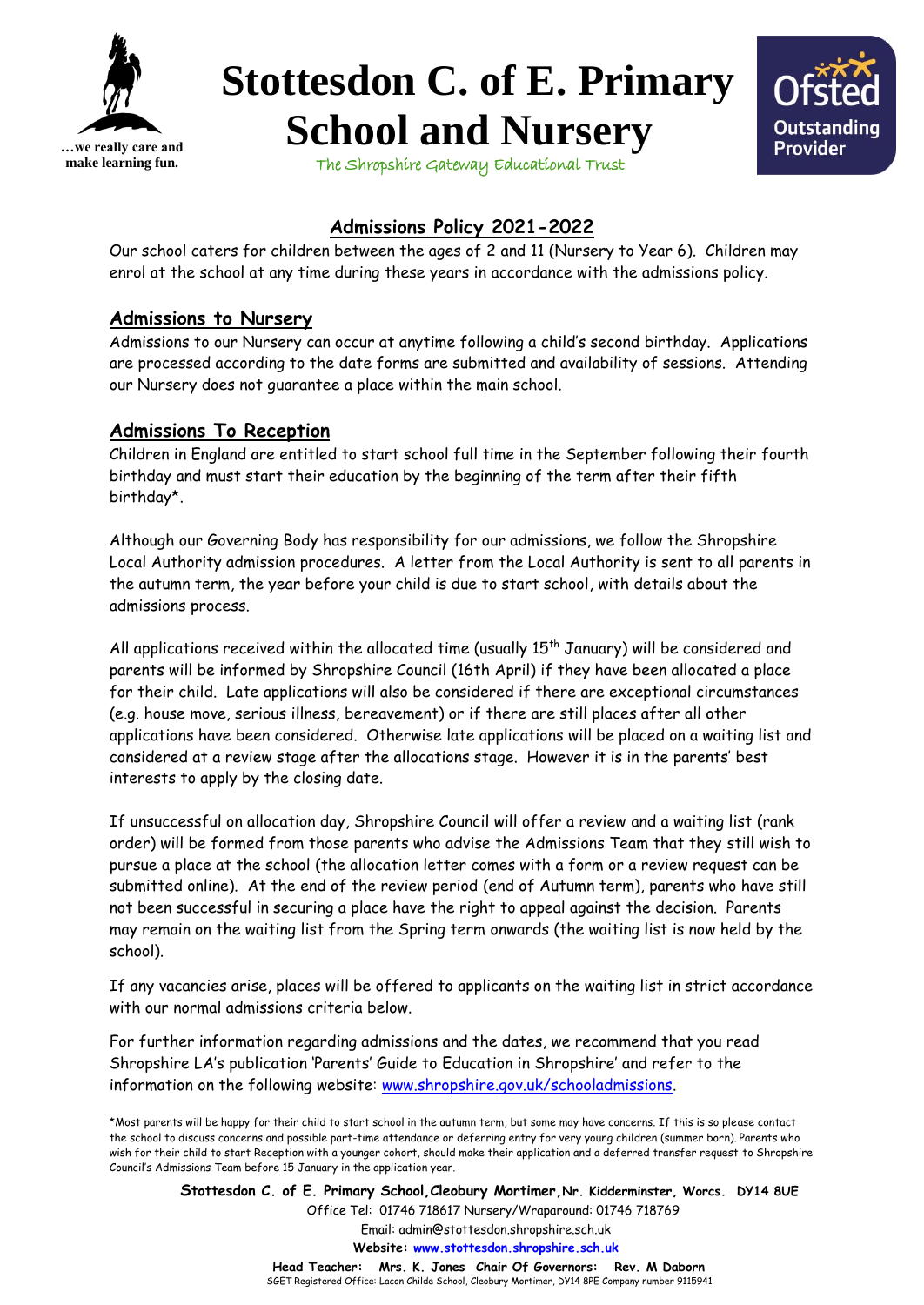### **Admissions Criteria:**

All schools have an admissions limit for each year group based on an admission number. Our present admission number is 15. Children with a Statement of Special Educational Needs or Education and Health Care Plan, which names Stottesdon CofE Primary School, will be allocated places, after which places are allocated up to the Published Admission Number of 15 according to an agreed set of criteria in strict order of priority as shown below.

1. 1a. Looked After Children and children who were previously looked after but, immediately after 'Looked after children' or children who were previously 'looked after' but immediately after being looked after became subject to an adoption, child arrangements, or special guardianship order including those who appear [to the admission authority of the school] to have been in state care outside of England and ceased to be in state care as a result of being adopted.\*

2. Children living inside the designated catchment area (see attached) will have priority of admission. If there are not enough places for all the children in the catchment area then the following criteria for admission will apply in order:

2a. Priority will be given to children living within the catchment area who will have an older sibling at the school on the day they are due to start school.

2b. After that, priority will be given to other children who live within the catchment area using distance from the school.

3. If there are spaces still available after the above criteria have been applied, children living outside the designated catchment area will be offered places according to the following criteria:

3a. Children who will have an older sibling at the school on the day they are due to start school.

3b. Children who have a parent or guardian, who is a member of staff, who has been employed at the school for two or more years at the time at which the application for admission to the school is made, and/or the member of staff is recruited to fill a vacant post for which there is a demonstrable skill shortage at the school.

3c All other children using distance from the school.

Each category will be rank ordered according to the distance from home to school as a straight line measurement.

#### **Please note:**

A sibling connection is defined as a brother or sister, step-brother or step-sister, half-brother or halfsister, living at the same address as part of the same family unit and of compulsory school age (i.e. 5 – 16 years). Adopted siblings are also included. Older siblings must be attending the school on the date the younger sibling is due to start there. However, cousins or other relatives who take up residence in a home in order to establish an 'in catchment area' address will not be given priority under the sibling criterion.

For admissions purposes all distances are measured as a straight line distance on a computerised mapping system between the home address and the nearest entrance gate of the relevant school by pinpointing their eastings and northings. The shortest distance being given highest priority. Where two addresses are within the same block of flats, the lowest number of flat nearest the ground floor will be deemed to be the nearest in distance.

In the case of twins or triplets from the same address, the school will endeavour to admit both or all siblings.

In the event that two applications are exactly the same after all other criteria have been taken into account a tie breaker will be used. This will be by random allocation and overseen by an independent party not connected with the admissions process.

#### **Mid-term or In-Year applications**